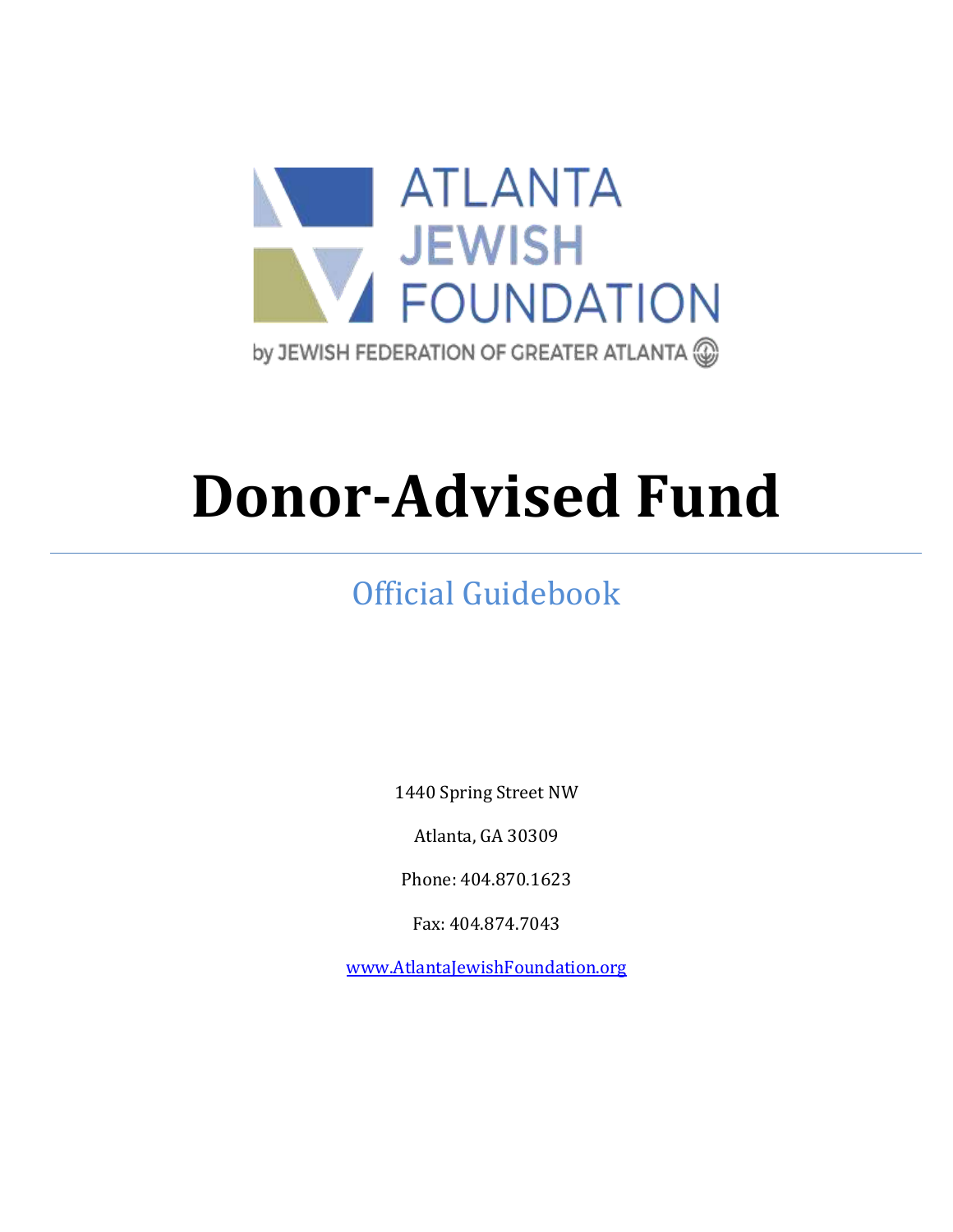# **Contents**

# <span id="page-1-0"></span>**Welcome**

Thank you for your interest in a Donor-Advised Fund with Jewish Federation of Greater Atlanta d/b/a Atlanta Jewish Foundation (the "Foundation"). We hope that this guide will serve as a useful resource as you begin a new philanthropic journey.

Inside this guide you will find an introduction and explanation of the Donor-Advised Fund as a giving tool as well as a handy "Quick Reference" divided into categories.

We hope this guide will serve as a resource for you, both in establishing your fund and in using it to achieve your philanthropic goals.

Please feel free to contact a Foundation professional if you have any questions or want more information on Donor-Advised Funds or any of the other charitable options offered by the Foundation.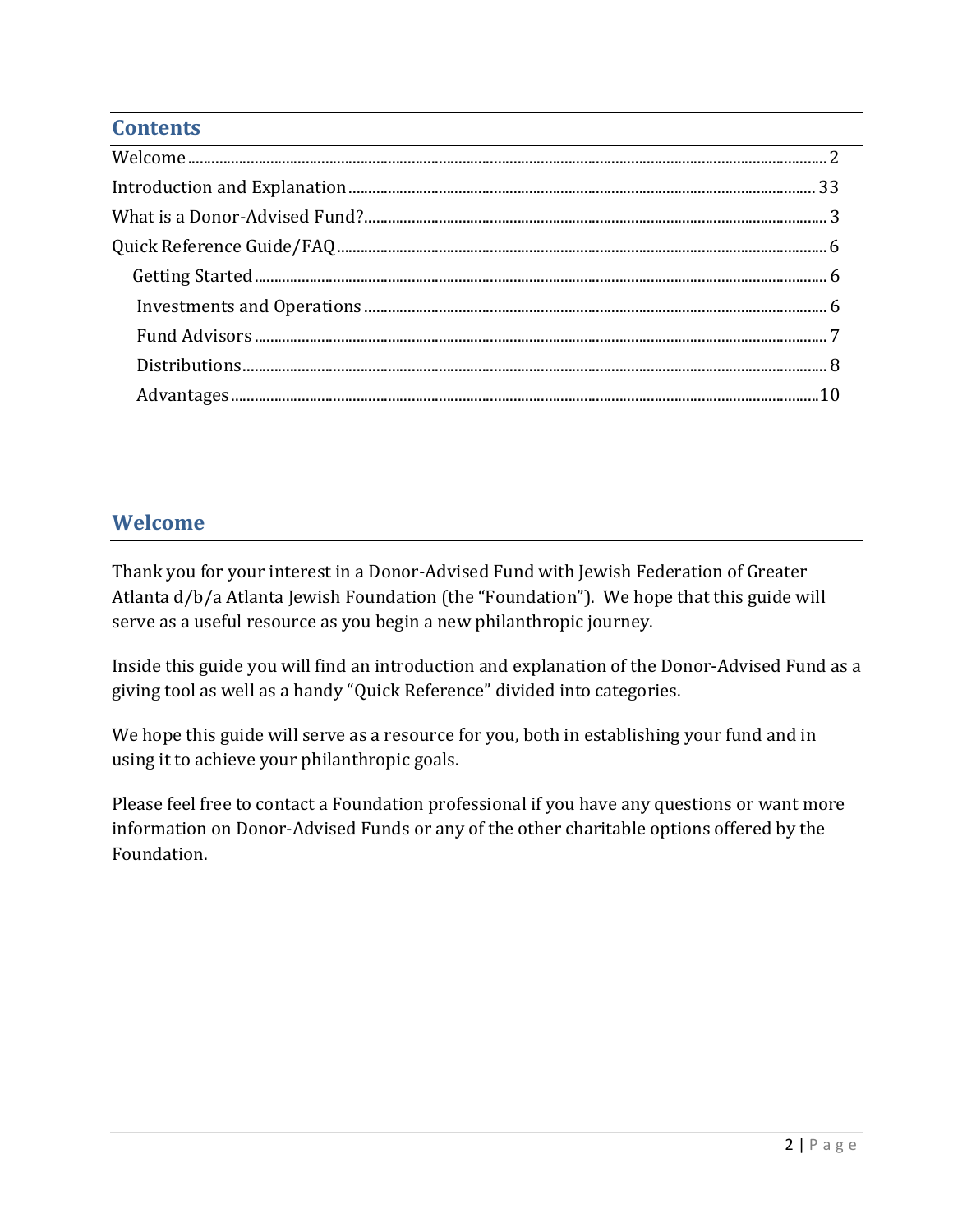# <span id="page-2-0"></span>**Introduction and Explanation**

# <span id="page-2-1"></span>**What is a Donor-Advised Fund?**

One of the most effective – and increasingly popular – charitable vehicles in North America today is the *Donor-Advised Fund*. A Donor-Advised Fund, also known as a "phil fund" or a "philanthropic fund," is a component fund of Atlanta Jewish Foundation. It is established by agreement between the Foundation and the Donor(s), in consideration of an irrevocable contribution of money or property to the Foundation. The assets in a Donor-Advised Fund are owned by the Foundation. The donor and designated advisors may *recommend* distributions from the fund to public charities whose purposes generally are in furtherance of the purposes of the Foundation. These recommendations are advisory only, and the Foundation has the final authority to approve the grant recommendations.

Donor-Advised Funds create a broad base of financial support for the Jewish community as well as the general community. They offer a simple and economical means for benefiting the community and encouraging family philanthropy. Donor-Advised Funds advance the values and goals of the Foundation by:

- Helping members of the Jewish community to engage in *tzedakah,* and training future philanthropists.
- Caring for Jews in need in Israel and around the world.
- Providing financial resources for critical human services in the local Jewish and general communities.
- Nurturing relationships between Jewish philanthropists and Federation/ Foundation professionals.
- Building leadership and social capital in the Jewish community.
- Establishing priorities that consider the future needs of the Jewish community.
- Reinforcing the positive perception of Federation/ the Foundation as a philanthropic partner with the broader community, by leveraging the public relations value of gifts from Foundation Donor-Advised Funds to a broad array of charitable causes outside of the Jewish community.
- Helping to build the Foundation's Unrestricted Endowment Fund for the Jewish Community.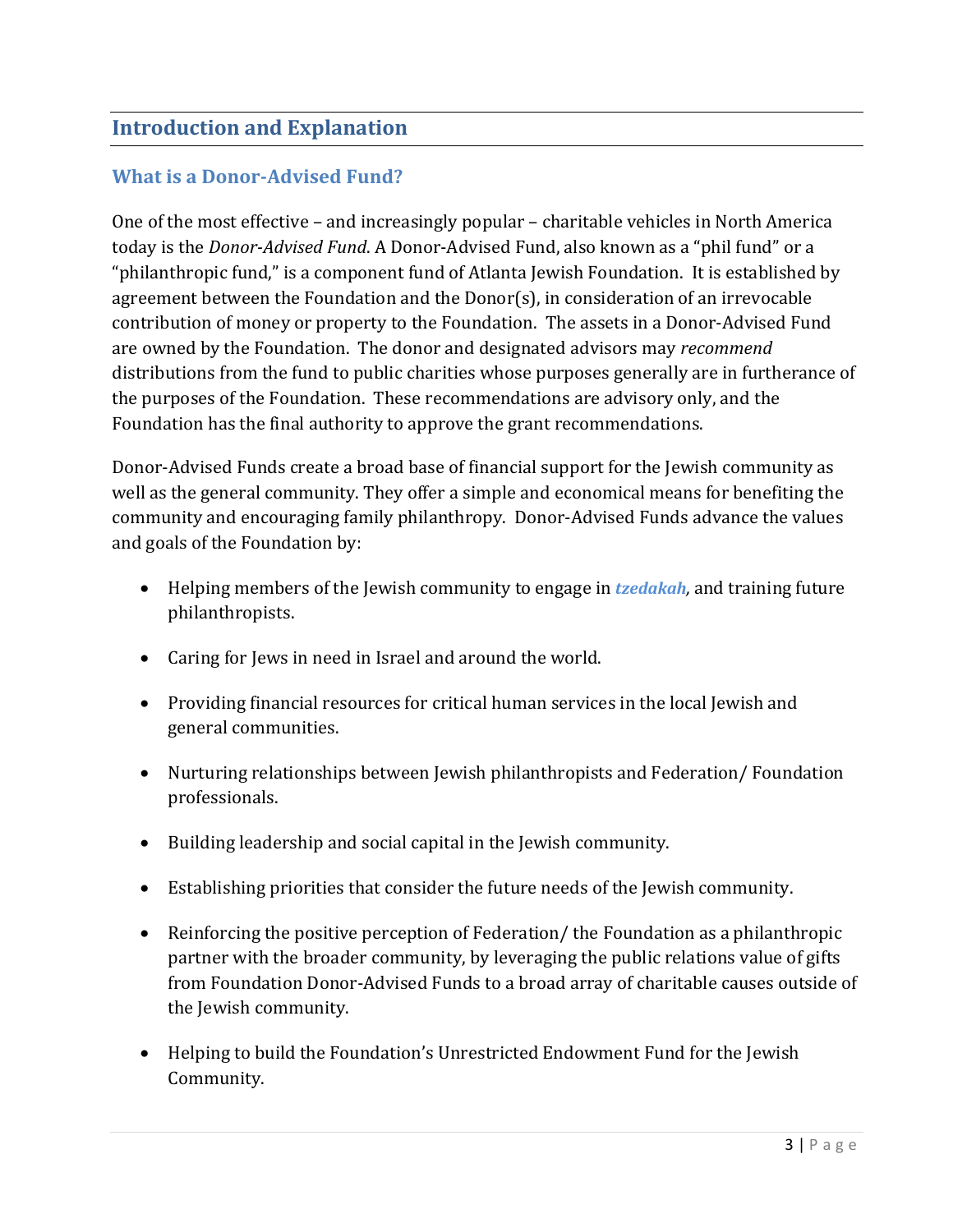# **Why open a Donor-Advised Fund: Who Benefits?**

# **The Jewish Community**

The **Jewish Community** benefits, from the relationship established between the donor and the Foundation which leads to an ongoing dialogue about investing in community programs and institutions to address challenges and meet needs. Through efficient administration, sound investment policies, stewardship, and educational programming, the Foundation builds relationships of trust with current and future donors, increasing the likelihood of enhanced giving and involvement. This includes future permanent endowment funds through estate planning and additional investment in the Foundation's Unrestricted Endowment Fund for the Jewish Community. In addition, the Donor-Advised Fund program provides additional opportunities for donor engagement in the organized Jewish community and gives the Foundation insight into individual donor priorities.

Furthermore, as nonprofit programs and charities outside of the Jewish community benefit from the activities of our Donor-Advised Funds as well, the Foundation helps create and reinforce a more positive presence in the broader community. This, in turn, increases goodwill between the Jewish community and local nonprofits, businesses and government, contributing to an environment that is favorable to the fulfillment of the Foundation's mission.

# **The Donor**

Establishing a Donor-Advised Fund with Atlanta Jewish Foundation **benefits the donor**. One major advantage of a Donor-Advised Fund over a private foundation is the freedom the donor enjoys to give anonymously, when the donor so chooses. A private foundation can be besieged by a near constant stream of unsolicited funding requests since its grant making is a matter of public record. In contrast, Donor-Advised Funds allow donors to keep giving a private affair. Information about the total amount of assets in, as well as the programs, organizations and causes supported by a specific fund is strictly confidential.

Additionally, while donors may not receive an impermissible "material benefit" (discussed further below), they enjoy ready access to the knowledge and experience of the Foundation's staff regarding the Jewish community's needs and the organizations that exist to serve them. Donors may also take pride as they engage other family members and involve children and grandchildren in the grant making process, as well as meeting like-minded community philanthropists. As donors develop these philanthropic habits, they will further derive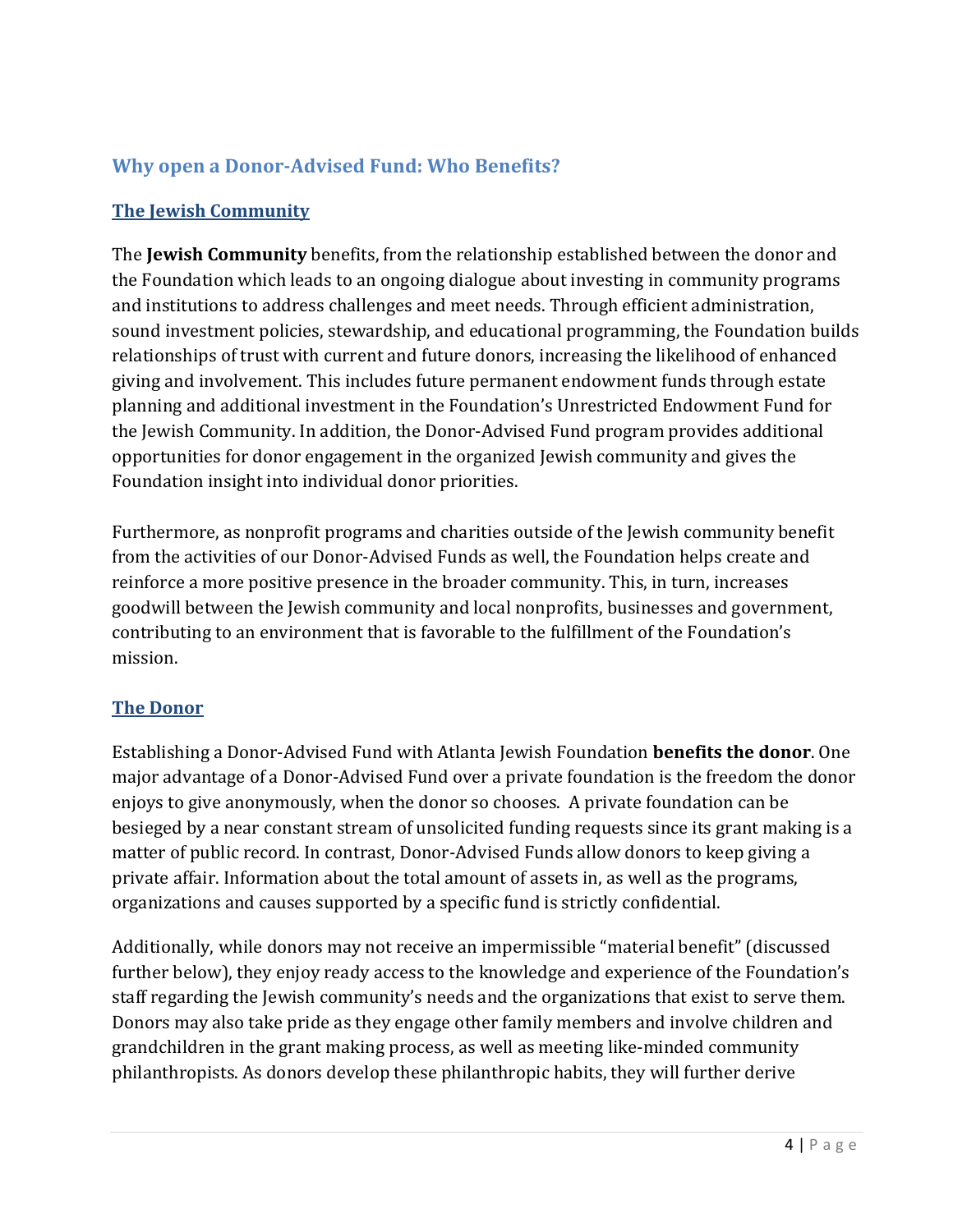satisfaction from meaningfully investing in worthy causes, in the Jewish Community and beyond.

Donor-Advised Funds are a cost-effective alternative to private foundations for gifts to public charities. Donors have no tax on investment income or capital gains earned in these funds. The donor receives an immediate tax deduction when he or she makes a contribution to the fund, yet can defer the decision about specific charities to support with these funds to a later date. Donor-Advised Funds are also significantly less expensive to start and maintain than private foundations.

Another advantage for the Donor-Advised Fund donors is the freedom from administration and record keeping. There are no separate tax returns or public filings. The Foundation reports receipts, disbursements and investments of Donor-Advised Funds via Federation's federal and state tax returns (in the aggregate - not on a fund by fund basis), provides an independent audit, processes disbursements, mails checks to recipients and grant reports to donors, administers and invests the assets of the fund and issues regular financial reports on the status of the fund to the donors. All of this work leaves donors free to concentrate on the substance of charitable giving.

*The Donor-Advised Fund is a win-win combination for the donor, the Foundation and the Community.*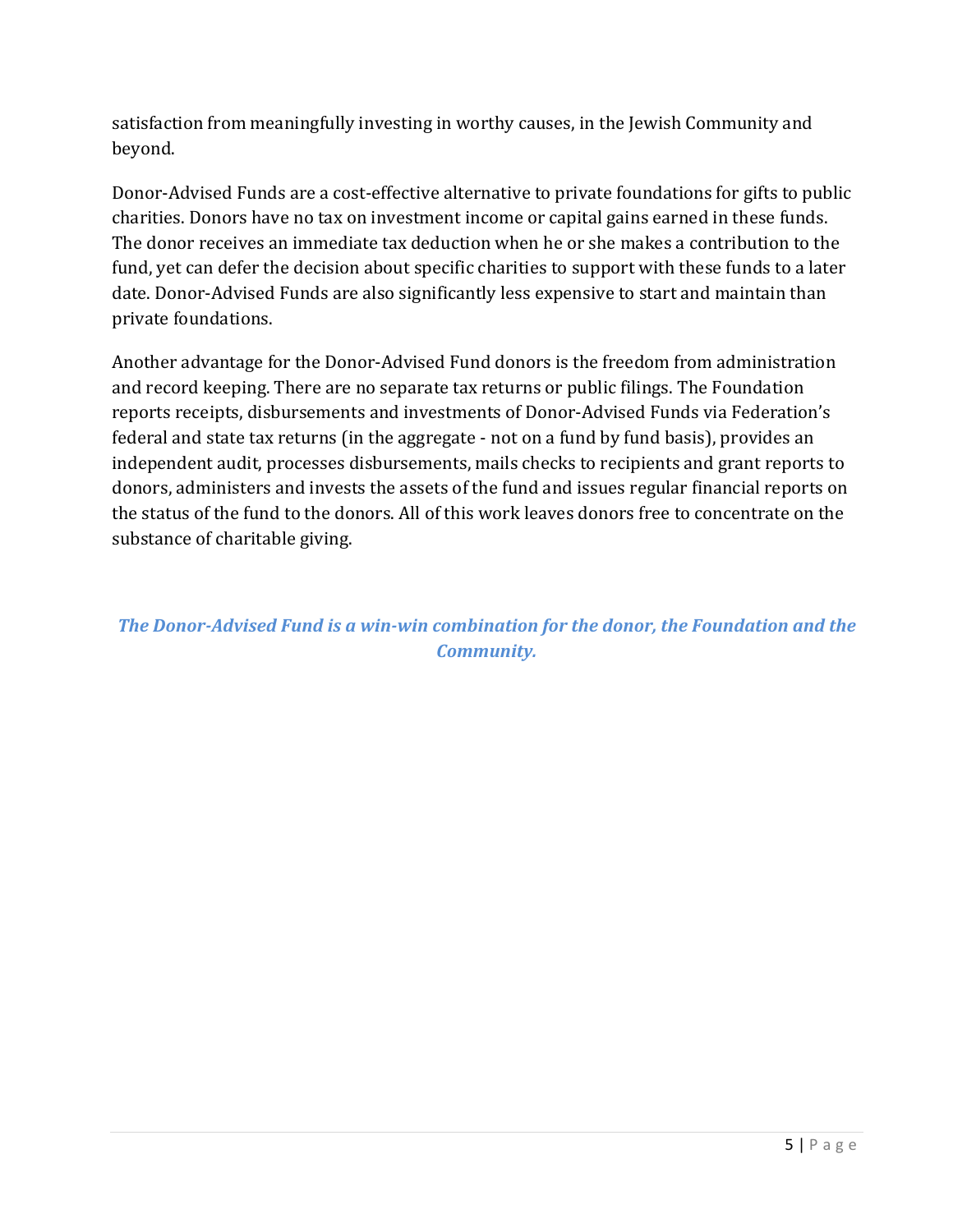# <span id="page-5-0"></span>**Quick Reference Guide**

# <span id="page-5-1"></span>**Getting Started/ Frequently Asked Questions**

#### **Can I give assets other than cash to a fund?**

Yes. You may contribute stock, mutual fund shares, and, in many cases, privately held stock, real estate or other tangible property. Gifts of stock, both publicly traded and closely held, have become more popular in recent years because of the benefits of gifting appreciated assets.

#### **What is the minimum amount required to open a Donor-Advised Fund?** \$2,500

#### **Am I allowed to make additional contributions to the fund? Is there a minimum amount?**

The Foundation encourages additional contributions to the fund and there is never a minimum amount required to do so. You are entitled to a tax deduction each time you make an additional gift. Furthermore, other individuals or corporations may make gifts to the fund you have established. This is especially useful for gifts in honor of a special occasion.

#### <span id="page-5-2"></span>**Investments and Operations**

#### **How are funds invested?**

Donor-Advised Fund investments are managed by our outside managers, NEPC. The funds can be invested in one or more of the four pools employed by the Foundation. These pools are: Moderate, Conservative, ESG and Money Market. The vast majority of Donor-Advised Funds are invested in the Moderate pool.

| <b>Investment Model</b>    | <b>Current Allocation Range</b>                             |
|----------------------------|-------------------------------------------------------------|
| <b>Conservative Growth</b> | 35%-60% Equity / 35%-65% Fixed Income / 0%-20% Alternatives |
| <b>Moderate Growth</b>     | 55%-85% Equity / 15%-35% Fixed Income / 0%-20% Alternatives |
| <b>ESG</b>                 | 45%-75% Equity/25%-55% Fixed Income                         |
| <b>Money Market</b>        | 100% Cash and Cash Equivalents                              |

#### **Can I choose where my money is invested?**

Donors may select their own investment strategy from one or all of the Foundation Pooled Funds. Donors with funds totaling \$250,000 or more may choose their own asset manager.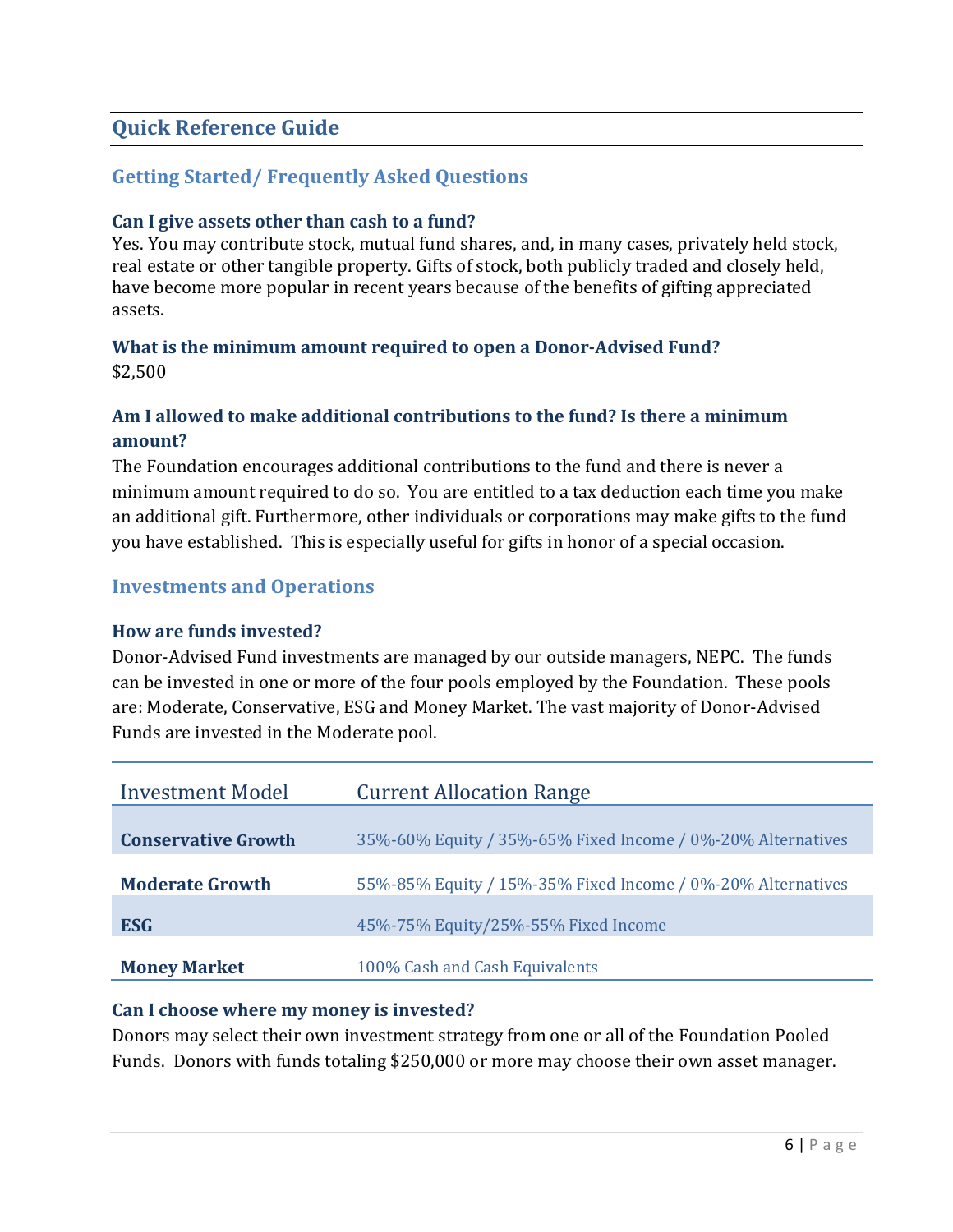#### **What are the fees? Do I have to pay those out of pocket?**

The Foundation's annual administrative fee is \$250. In addition, the Foundation's asset management fee is 1% (100 Basis Points) of the yearly daily value of the fund for values up to \$500,000 and then 0.5% (50 Basis Points) for any values over \$500,000 and up to \$10 Million and 0.3%. (30 Basis Points) for any amounts over \$10 Million. All fees are collected quarterly from the fund itself, so donors do not pay any amounts out of pocket. Fees are periodically subject to change.

#### **Can I close a fund?**

Contributions to a Donor-Advised fund are irrevocable gifts to the Foundation. All money in the fund must ultimately be held for or disbursed to qualified public charities. However, because you reserve the right to make grant suggestions, you can terminate a fund by making grant suggestions equaling the entire balance of the fund to be disbursed to qualified nonprofit organizations.

#### **Is there a minimum balance the fund must maintain?**

Yes, Donor-Advised Funds must maintain a minimum balance of \$1,000.

#### **How often will I receive a statement?**

Statements are available on-line on a quarterly basis, usually four to six weeks after the end of a calendar quarter. You will be able to check the status of your fund whenever you please through our online accounts database (please send an email to [cweik@atlantajewishfoundation.org](mailto:cweik@atlantajewishfoundation.org) to receive your account and password information).

# **What is a Young Philanthropist Fund and how does it differ from a traditional Donor-Advised Fund?**

For our young philanthropists (those under the age of 30), we have a specifically tailored Donor-Advised Fund called a "Young Philanthropist Fund." The Young Philanthropist Fund operates similarly to a traditional Donor-Advised Fund except that the Foundation does not charge any fees in connection with a Young Philanthropist Fund, the minimum contribution to establish a Young Philanthropist Fund is \$1,000, and the Young Philanthropist Fund is only invested in cash.

# <span id="page-6-0"></span>**Fund Advisors**

# **My spouse and I both want to be advisors. Is more than one advisor allowed?** Yes.

#### **I would like my children to be involved. Is that possible?**

Your children can be named as current or successor advisors – meaning that they will have the right to make grant suggestions from the fund. In addition, if you wish to engage in "family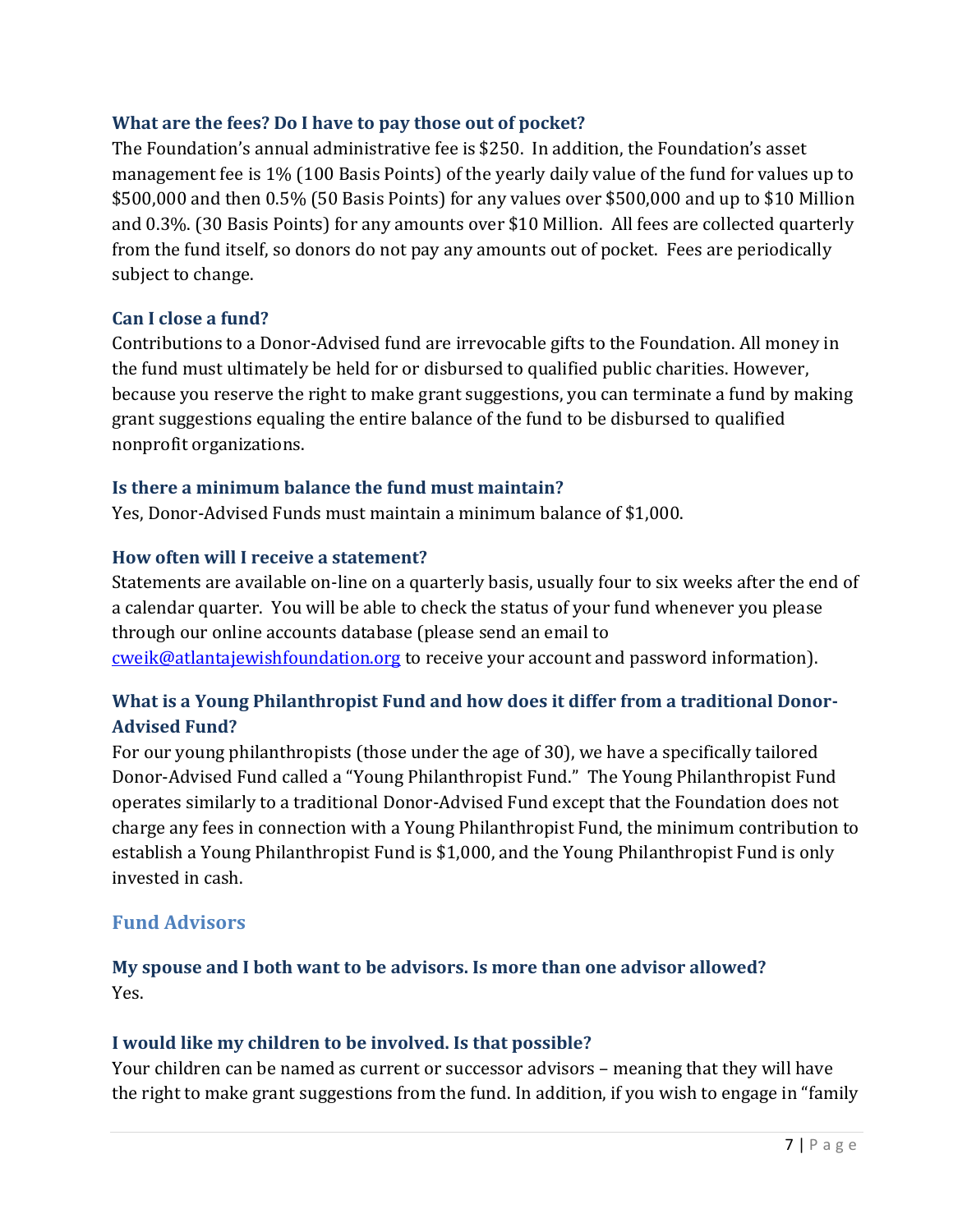philanthropy" (meaning that several generations of your family will work together to support common interests or organizations over time), the Foundation allows you to name successors for up to two generations.

#### **What happens to my fund after I die?**

If you have named one or more successor advisors, they will have the right to make grant suggestions until their death(s). If you have not named a successor advisor or after the lifetime(s) of your successor advisor(s), the fund will generally go into the Jewish Community Unrestricted Endowment Fund. Alternatively, you may wish to name a charity or field of interest for which the fund will be used after your lifetime.

# <span id="page-7-0"></span>**Grant Distributions**

#### **What is the minimum grant distribution amount I can suggest?** \$100

#### **What are the restrictions on grant distribution?**

By law:

- The Foundation can only make distributions to public charitable purposes. The Foundation will distribute only to qualified tax-exempt  $501(c)(3)$  charities that are public charities (not private foundations).
- Similarly, the Foundation cannot make a grant that will enable a donor to receive material benefit of goods and services (e.g., raffle tickets, meals, event tickets, payment of a relative's tuition to an educational institution, etc.).

#### **What do I do when an organization asks for a pledge?**

Donors may pay for pledges from the donor-advised fund, but the word "pledge" should not be used when making the grant.

#### **What about my synagogue dues?**

This is the exception to the membership rule. Because no physical goods or services are exchanged for your dues, they can be paid out of a Donor-Advised Fund.

#### **Why does the Foundation have the final authority to approve or deny the distributions?**

IRS regulations require that a donor relinquish control over the gift at the time a contribution is made. (Donors only qualify for a tax deduction if they give the money to a public charity and relinquish the right to control it.) Consequently, the Foundation is legally empowered to approve or deny a donor's recommendations.

#### **Are recommendations ever denied?**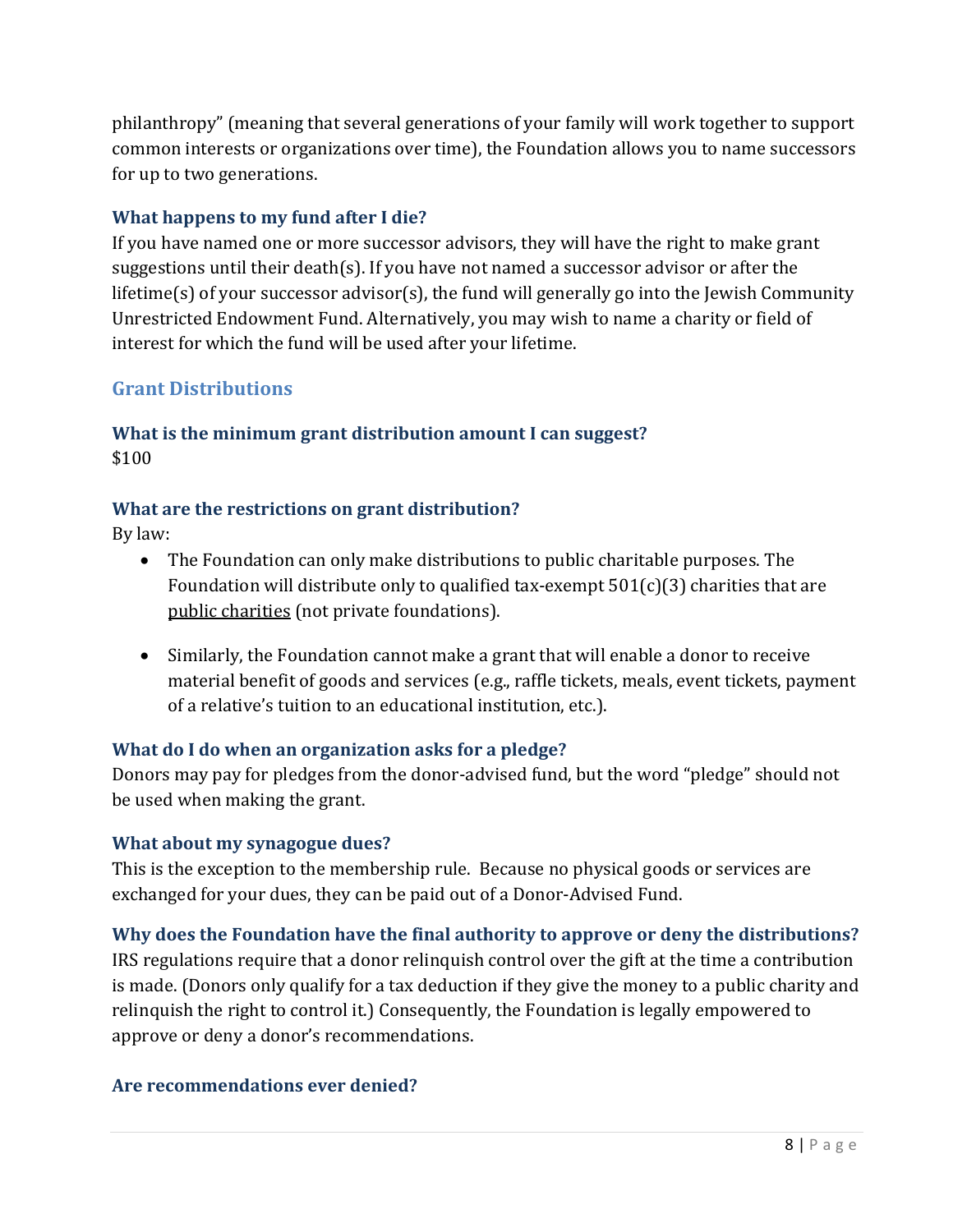The Foundation reserves the right to review each and every recommendation on a case by case basis. If the recommended recipients are qualified public charities that fall within the general scope of the Foundation's mission, and there is no suggestion of private benefit to the donor, the Foundation will make every effort to honor the donor's wishes. In cases where recommendations are denied, they typically have been because they were to organizations that:

- 1) Do not qualify for tax-exempt public charity status; and/or
- 2) Provide material benefits of goods or services to the Donor as a result of the distribution, (event tickets, meals, auction items, etc.).

# **To what organizations can I recommend distributions?**

The fund can make distributions to any 501(c)(3) that is a *public charity*. Private foundations do *not* fall under this definition.

# **Can I recommend distributions to organizations outside the Jewish community?**

Yes, almost every qualified public charity in the U.S. may receive grants from the Foundation's Donor-Advised Funds. The exceptions occur where a charity's mission falls *extremely* outside the general scope of the Foundation's mission.

# **Is there a limit to the number of grant distributions I recommend each year?**

No. There are no restrictions other than the minimum balance requirement.

# **Do I have to make grant distributions every year?**

You are under no obligation to make recommendations from the fund in a given year. We encourage fundholders to make a grant at least once every three years unless there are philanthropic plans that preclude this.

# **How do I make a grant recommendation?**

- 1. Simply login to your donor portal to make a grant recommendation
- 2. Or, you can email or call Cindy Weik to request a grant distribution [404-870-1623](mailto:404-870-1623) [cweik@atlantajewishfoundation.org](mailto:cweik@atlantajewishfoundation.org)

# **How quickly will a check be cut once I submit my grant recommendation?**

Checks are typically cut once a week. Recommendations received by Friday of each week will be sent within 5 business days. Any distribution recommendation to an organization that has not been previously reviewed will be submitted for approval and may take an additional 5-10 business days processing. The following distribution and transfer restrictions apply: